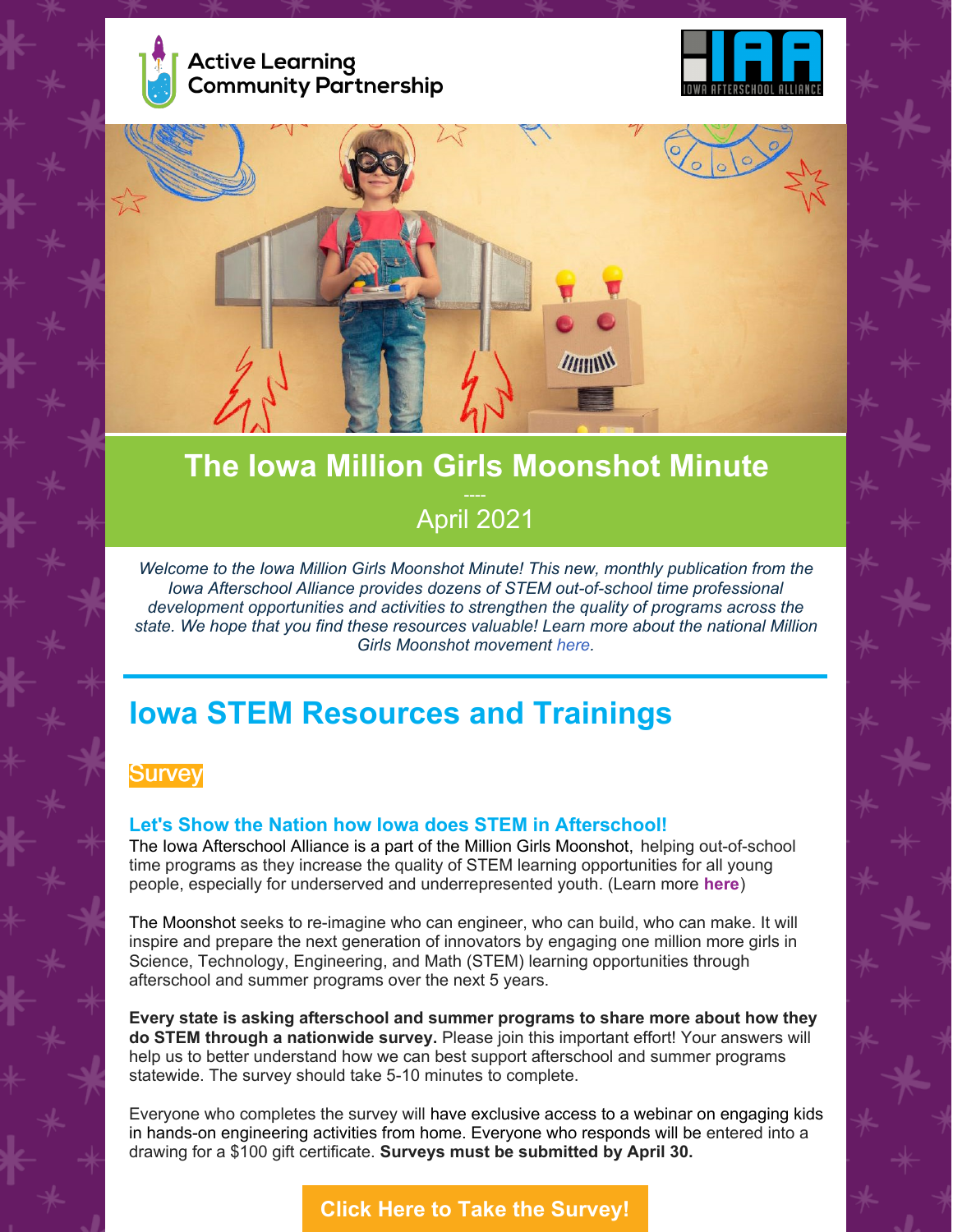# **Million Girls Moonshot Resources**

# Featured Webinars

#### **Recorded Webinar: From Research to Practice: An Up-To-Date Look at Gender Equity in STEM**

In this research-to-practice webinar, we will learn about up-todate research regarding gender equity in STEM and how it impacts girls and women learning and working in STEM. We will also engage in conversation around strategies and resources for continued progress in supporting girls and women in STEM. **View the [recorded](https://www.youtube.com/watch?v=_KUi8E2KPxI&t=1s) webinar here.**



### Best Practice and Professional Development

#### **For STEM Partners**

- **IF/THEN [Collection](https://www.ifthencollection.org/) Assets: Role Model Profile Videos** The below assets are free profile videos of IF/THEN Ambassador and carnivore ecologist, Dr. Rae Wynn-Grant.
	- **Long [profile](https://ifthen.widen.net/view/video/de2kjznvdq/16_WYNN_GRANT_PROFILE_v2?x.share=true&x.portal_shortcode_generated=9ymlrpce&x.app=portals)** of Dr. Rae Wynn-Grant
	- **[On-the-job](https://ifthen.widen.net/view/video/ajt8xsoky3/16_WYNN_GRANT_STEM_IN_JOB_v1?x.share=true&x.portal_shortcode_generated=9ymlrpce&x.app=portals) video** of Dr. Rae Wynn-Grant
	- **[Field](https://ifthen.widen.net/view/thumbnail/zjjvuu4ibd/_DSC8375?w=640&keep=c&crop=yes&quality=80&t.format=jpeg&x.share=true&x.portal_shortcode_generated=9ymlrpce&x.app=portals) shot 3** of Dr. Rae Wynn-Grant
	- **[Field](https://ifthen.widen.net/view/thumbnail/gyw0fvnge4/DSC01406?w=640&keep=c&crop=yes&quality=80&t.format=jpeg&x.share=true&x.portal_shortcode_generated=9ymlrpce&x.app=portals) shot 10** of Dr. Rae Wynn-Grant
- **IF/THEN [Collection](https://www.ifthencollection.org/) Assets: Role Model Profile Videos** The below assets are free profile videos of IF/THEN Ambassador and climate scientist, Dr. Victoria Herrmann.
	- **Long [profile](https://ifthen.widen.net/view/video/bw8cpdchsc/EPK_IfThenSummit_VICTORIA-HERRMANN_Video-1_rh_V2?x.share=true&x.portal_shortcode_generated=9ymlrpce&x.app=portals)** of Dr. Victoria Herrmann
	- **STEM [journey](https://ifthen.widen.net/view/video/f3idlcr5te/EPK_IfThenSummit_VICTORIA-HERRMANN_Video-3_rh_V2?x.share=true&x.portal_shortcode_generated=9ymlrpce&x.app=portals) video** of Dr. Victoria Herrmann

#### **For Programs and Providers**

- **Article: [Becoming](https://www.stairwaytostem.org/stem-role-models-mentoring-disabled-students/) Visible: STEM Role Models & Mentors for Disabled Students** An interesting post about the importance of having STEM role models for disabled students.
- **Role Model Profile: STEM is for [Everyone!](https://www.sciencebuddies.org/blog/scientists-with-disabilities)** Profile of scientists with disabilities.

#### **EARTH DAY (APRIL 22) AND**

#### **NATIONAL ENVIRONMENTAL EDUCATION WEEK (APRIL 19-23)**

- **Mission [Unstoppable:](https://ifthen.widen.net/view/video/vtx2kub9hp/MIUN_9304_GRANT_FULL_SOCIAL_v1?x.share=true&x.portal_shortcode_generated=9ymlrpce&x.app=portals) Tracking Bears with Dr. Rae Wynn-Grant**
- **Posters: This is what a [scientist](https://ifthen.widen.net/view/pdf/yj9zg9eufe/Rae-Wynn-Grant-Poster?t.download=true&x.share=true&x.portal_shortcode_generated=9ymlrpce&x.app=portals) looks like** of IF/THEN Ambassador and carnivore ecologist, Dr. Rae Wynn-Grant. This poster can be used in your physical spaces to highlight an inspiring role model in nuclear engineering.
- **Curiosity Camp: [Recycled](https://ifthen.widen.net/view/pdf/tly0749r5m/CC_Ep_01_092120?t.download=true&x.share=true&x.portal_shortcode_generated=9ymlrpce&x.app=portals) Plant Paper** activity sheet with the **[I](https://ifthen.widen.net/view/video/n8cfmcohxv/WTS1-01_Kimberly_TR_v7?x.share=true&x.portal_shortcode_generated=9ymlrpce&x.app=portals)'m a Kid…Does Climate Change Affect Me?** video featuring IF/THEN [Ambassador](https://ifthen.widen.net/view/video/n8cfmcohxv/WTS1-01_Kimberly_TR_v7?x.share=true&x.portal_shortcode_generated=9ymlrpce&x.app=portals) and climate scientist Kimberly Miner. This is one of many activity sheets and accompanying videos that can be found on th[e](https://www.ifthencollection.org/) **IF/THEN [Collection](https://www.ifthencollection.org/)**. These activity sheets and videos are designed to be plug and play for programs.

# Together at Home – Activities for Youth and Families

- **Student Activity: Toxic Popcorn Design [Challenge](https://tryengineering.org/teacher/toxic-popcorn-design-challenge/)** This lesson introduces youth to the engineering design process as youth work in teams to design both a product and process to safely remove "toxic" popcorn and save the city.
- **Student Activity: [Engineering](https://www.acs.org/content/acs/en/education/resources/k-8/inquiryinaction/fifth-grade/chapter-5/enginerring-flotation-device.html) a Flotation Device** Youth use the engineering design process to design a device that uses simple chemical reactions to create a floatable device for a cell phone.
- **Student [Activity:](https://www.teachengineering.org/makerchallenges/view/cub_sneaker_maker1) Design Your Own Snazzy Sneaker** Youth use the engineering design process to design an environmentally sustainable shoe that meets design